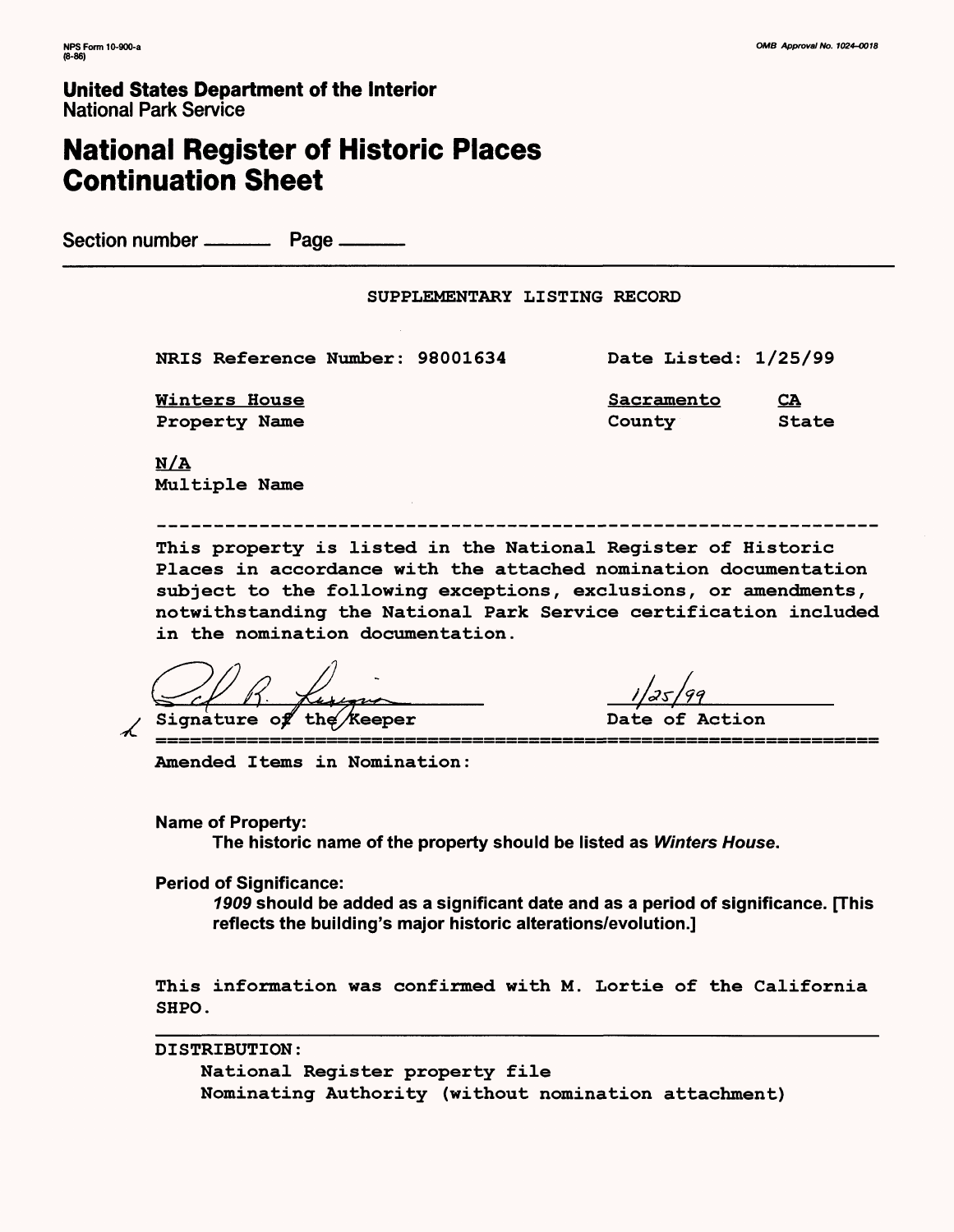| United States Department of the Interior<br><b>National Park Service</b>                                                                                                                                                                                                                                                                                                                                                                                                                                                                                                                                                                                                                                                                              | 2280<br><b>AHOHIWHD</b>                   |
|-------------------------------------------------------------------------------------------------------------------------------------------------------------------------------------------------------------------------------------------------------------------------------------------------------------------------------------------------------------------------------------------------------------------------------------------------------------------------------------------------------------------------------------------------------------------------------------------------------------------------------------------------------------------------------------------------------------------------------------------------------|-------------------------------------------|
| <b>National Register of Historic Places</b><br><b>Registration Form</b>                                                                                                                                                                                                                                                                                                                                                                                                                                                                                                                                                                                                                                                                               | 禁塞                                        |
| This form is for use in nominating or requesting determinations for individual properties and districts. See mstrate REGISTER OF HISTORIC PLACES<br>National Register of Historic Places Registration Form (National Register Bulletin 16A). Complete each it with the sprophale box or<br>by entering the information requested. If an item does not apply to the property being documented, enter "N/A" for "not applicable." For functions,<br>architectural classification, materials, and areas of significance, enter only categories and subcategories from the instructions. Place additional<br>entries and narrative items on continuation sheets (NPS Form 10-900a). Use a typewriter, word processor, or computer, to complete all items. |                                           |
| 1. Name of Property                                                                                                                                                                                                                                                                                                                                                                                                                                                                                                                                                                                                                                                                                                                                   |                                           |
| Winter<br>House<br>historic name                                                                                                                                                                                                                                                                                                                                                                                                                                                                                                                                                                                                                                                                                                                      |                                           |
| other names/site number 2324/2326 H. Street, Sacramento CA 95816                                                                                                                                                                                                                                                                                                                                                                                                                                                                                                                                                                                                                                                                                      |                                           |
| 2. Location                                                                                                                                                                                                                                                                                                                                                                                                                                                                                                                                                                                                                                                                                                                                           |                                           |
| street & number 2324/2326 H. Street                                                                                                                                                                                                                                                                                                                                                                                                                                                                                                                                                                                                                                                                                                                   | $\Box$ not for publication                |
| city or town Sacramento                                                                                                                                                                                                                                                                                                                                                                                                                                                                                                                                                                                                                                                                                                                               | $\Box$ vicinity                           |
| state California code CA county Sacramento code 067 zip code 95816                                                                                                                                                                                                                                                                                                                                                                                                                                                                                                                                                                                                                                                                                    |                                           |
| 3. State/Federal Agency Certification                                                                                                                                                                                                                                                                                                                                                                                                                                                                                                                                                                                                                                                                                                                 |                                           |
| As the designated authority under the National Historic Preservation Act, as amended, I hereby certify that this [X nomination<br>L1 request for determination of eligibility meets the documentation standards for registering properties in the National Register of<br>Historic Places and meets the procedural and professional requirements set forth in 36 CFR Part 60. In my opinion, the property                                                                                                                                                                                                                                                                                                                                             |                                           |
| xx meets   does not meet the National Register criteria. I recommend that this property be considered significant<br>$\Box$ nationally $\Box$ statewide $\boxtimes$ locally. ( $\Box$ See continuation sheet for additional comments.)<br>$\begin{smallmatrix} \Lambda & \Lambda & \Lambda & \Lambda \end{smallmatrix}$<br>Signature of certifying official/Title<br><u>California Office of Historic Preservation</u><br>State of Federal agency and bureau                                                                                                                                                                                                                                                                                          | Nov. 30, 1998                             |
| In my opinion, the property $\Box$ meets $\Box$ does not meet the National Register criteria. ( $\Box$ See continuation sheet for additional<br>comments.)                                                                                                                                                                                                                                                                                                                                                                                                                                                                                                                                                                                            |                                           |
| Signature of commenting official/Title<br>Date                                                                                                                                                                                                                                                                                                                                                                                                                                                                                                                                                                                                                                                                                                        |                                           |
| State or Federal agency and bureau                                                                                                                                                                                                                                                                                                                                                                                                                                                                                                                                                                                                                                                                                                                    |                                           |
| <b>National Park Service Certification</b>                                                                                                                                                                                                                                                                                                                                                                                                                                                                                                                                                                                                                                                                                                            |                                           |
| I hereby certify that the property is:                                                                                                                                                                                                                                                                                                                                                                                                                                                                                                                                                                                                                                                                                                                | Signature of the Keeper<br>Date of Action |
| Sentered in the National Register.<br>$\square$ See continuation sheet.                                                                                                                                                                                                                                                                                                                                                                                                                                                                                                                                                                                                                                                                               |                                           |
| determined eligible for the<br>National Register<br>$\Box$ See continuation sheet.                                                                                                                                                                                                                                                                                                                                                                                                                                                                                                                                                                                                                                                                    |                                           |
| $\Box$ determined not eligible for the<br>National Register.                                                                                                                                                                                                                                                                                                                                                                                                                                                                                                                                                                                                                                                                                          |                                           |
| $\Box$ removed from the National<br>Register.                                                                                                                                                                                                                                                                                                                                                                                                                                                                                                                                                                                                                                                                                                         |                                           |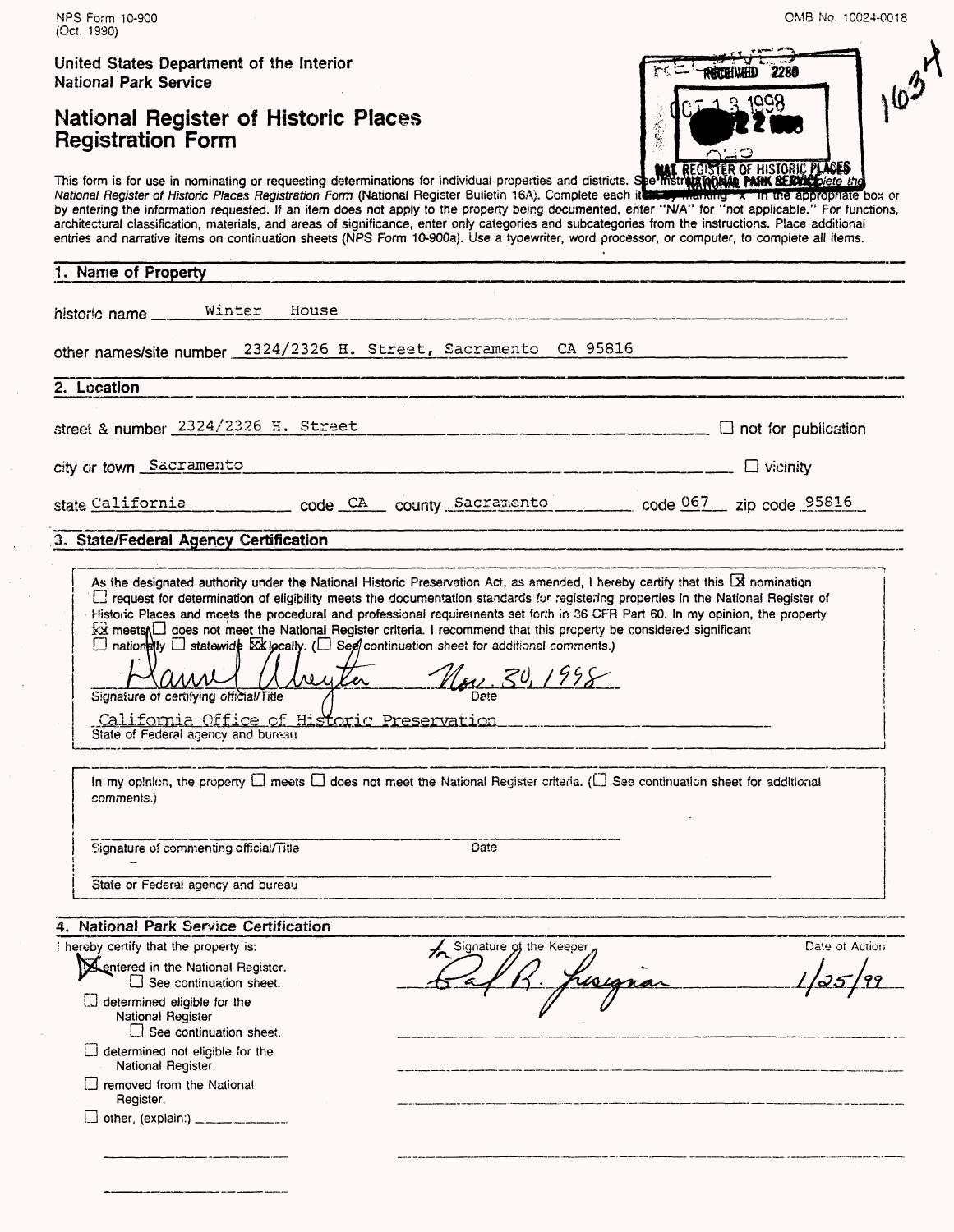| Winters'House<br>Name of Property                                                                                         |                                                                               | County and State                                                                                  |           |  |
|---------------------------------------------------------------------------------------------------------------------------|-------------------------------------------------------------------------------|---------------------------------------------------------------------------------------------------|-----------|--|
| 5. Classification                                                                                                         |                                                                               |                                                                                                   |           |  |
| <b>Ownership of Property</b><br>(Check as many boxes as apply)                                                            | Category of Property<br>(Check only one box)                                  | Number of Resources within Property<br>(Do not include previously listed resources in the count.) |           |  |
| <b>X</b> private<br>public-local<br>public-State<br>public-Federal                                                        | $\Sigma$ building(s)<br>$\Box$ district<br>site<br>structure<br>$\Box$ object | Contributing<br>Noncontributing<br>$\mathbf{1}$<br>$\mathbf{1}$                                   | buildings |  |
| Name of related multiple property listing<br>(Enter "N/A" if property is not part of a multiple property listing.)<br>N/A |                                                                               | Total<br>Number of contributing resources previously listed<br>in the National Register<br>0      |           |  |
| <b>6. Function or Use</b>                                                                                                 |                                                                               |                                                                                                   |           |  |
| <b>Historic Functions</b><br>(Enter categories from instructions)                                                         |                                                                               | <b>Current Functions</b><br>(Enter categories from instructions)                                  |           |  |
| Domestic: Single Dwelling                                                                                                 |                                                                               | Domestic: Multiple Dwelling                                                                       |           |  |
| Domestic: Multiple Dwelling                                                                                               |                                                                               |                                                                                                   |           |  |
|                                                                                                                           |                                                                               |                                                                                                   |           |  |
| 7. Description<br><b>Architectural Classification</b>                                                                     |                                                                               | <b>Materials</b>                                                                                  |           |  |
| (Enter categories from instructions)                                                                                      |                                                                               | (Enter categories from instructions)                                                              |           |  |
| Queen Anne - Eastlake                                                                                                     |                                                                               | foundation BRICK<br>walls WOOD: Weatherboard                                                      |           |  |
|                                                                                                                           |                                                                               | roof ASPHALT                                                                                      |           |  |
|                                                                                                                           |                                                                               | other WOOD: Shingle                                                                               |           |  |
|                                                                                                                           |                                                                               | METAL: Copper                                                                                     |           |  |

### **Narrative Description**

(Describe the historic and current condition of the property on one or more continuation sheets.)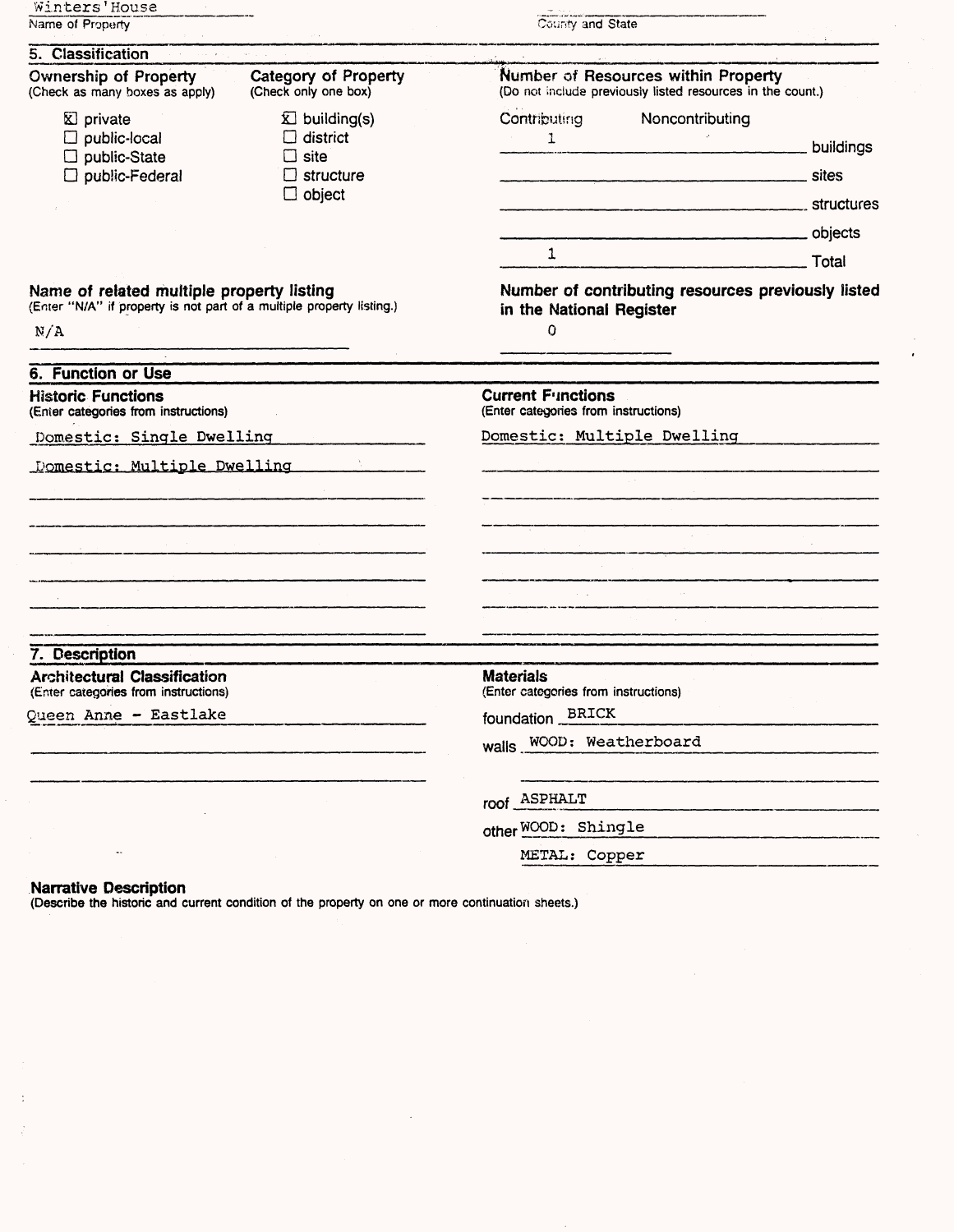| Winters' House<br>Name of Property                                                                                                                                                                                                                                                                    | Sacramento, CA<br>County and State                                                                                  |
|-------------------------------------------------------------------------------------------------------------------------------------------------------------------------------------------------------------------------------------------------------------------------------------------------------|---------------------------------------------------------------------------------------------------------------------|
| 8. Statement of Significance                                                                                                                                                                                                                                                                          |                                                                                                                     |
| Applicable National Register Criteria<br>(Mark "x" in one or more boxes for the criteria qualifying the property<br>for National Register listing.)                                                                                                                                                   | <b>Areas of Significance</b><br>(Enter categories from instructions)<br>Architecture                                |
| $\Box$ A Property is associated with events that have made<br>a significant contribution to the broad patterns of<br>our history.                                                                                                                                                                     |                                                                                                                     |
| $\Box$ <b>B</b> Property is associated with the lives of persons<br>significant in our past.                                                                                                                                                                                                          |                                                                                                                     |
| $\boxdot$ C Property embodies the distinctive characteristics<br>of a type, period, or method of construction or<br>represents the work of a master, or possesses<br>high artistic values, or represents a significant and<br>distinguishable entity whose components lack<br>individual distinction. | <b>Period of Significance</b><br>1890                                                                               |
| $\Box$ D Property has yielded, or is likely to yield,<br>information important in prehistory or history.                                                                                                                                                                                              |                                                                                                                     |
| <b>Criteria Considerations</b><br>(Mark "x" in all the boxes that apply.)                                                                                                                                                                                                                             | <b>Significant Dates</b><br>1890                                                                                    |
| Property is:                                                                                                                                                                                                                                                                                          | .<br>In the complete the complete was defined to the product with the complete and a series where the production of |
| $\Box$ A owned by a religious institution or used for<br>religious purposes.                                                                                                                                                                                                                          |                                                                                                                     |
| $\Box$ <b>B</b> removed from its original location.                                                                                                                                                                                                                                                   | <b>Significant Person</b><br>(Complete if Criterion B is marked above)                                              |
| C a birthplace or grave.                                                                                                                                                                                                                                                                              | $\Delta V$<br><b>Cultural Affiliation</b>                                                                           |
| D a cemetery.                                                                                                                                                                                                                                                                                         | $-M/A$                                                                                                              |
| $\square$ E a reconstructed building, object, or structure.                                                                                                                                                                                                                                           |                                                                                                                     |
| $\Box$ <b>F</b> a commemorative property.                                                                                                                                                                                                                                                             |                                                                                                                     |
| $\Box$ G less than 50 years of age or achieved significance<br>within the past 50 years.                                                                                                                                                                                                              | <b>Architect/Builder</b><br>Unknown                                                                                 |
| <b>Narrative Statement of Significance</b><br>(Explain the significance of the property on one or more continuation sheets.)                                                                                                                                                                          |                                                                                                                     |
| 9. Major Bibliographical References<br><b>Bibliography</b>                                                                                                                                                                                                                                            |                                                                                                                     |
| (Cite the books, articles, and other sources used in preparing this form on one or more continuation sheets.)<br>Previous documentation on file (NPS):                                                                                                                                                | Primary location of additional data:                                                                                |

- $\Box$  preliminary determination of individual listing (36 CFR 67) has been requested
- $\square$  previously listed in the National Register
- $\square$  previously determined eligible by the National Register
- D designated a National Historic Landmark
- D recorded by Historic American Buildings Survey #\_\_\_\_\_\_\_\_\_\_\_\_\_\_
- D recorded by Historic American Engineering Record # \_\_\_\_\_\_\_\_\_\_\_\_\_

- $\overline{\omega}$  State Historic Preservation Office<br>  $\overline{\Box}$  Other State agency
- 
- $\Box$  Federal agency
- CD Local government
- $\square$  University
- g Other

### Name of repository:

State Library and Archives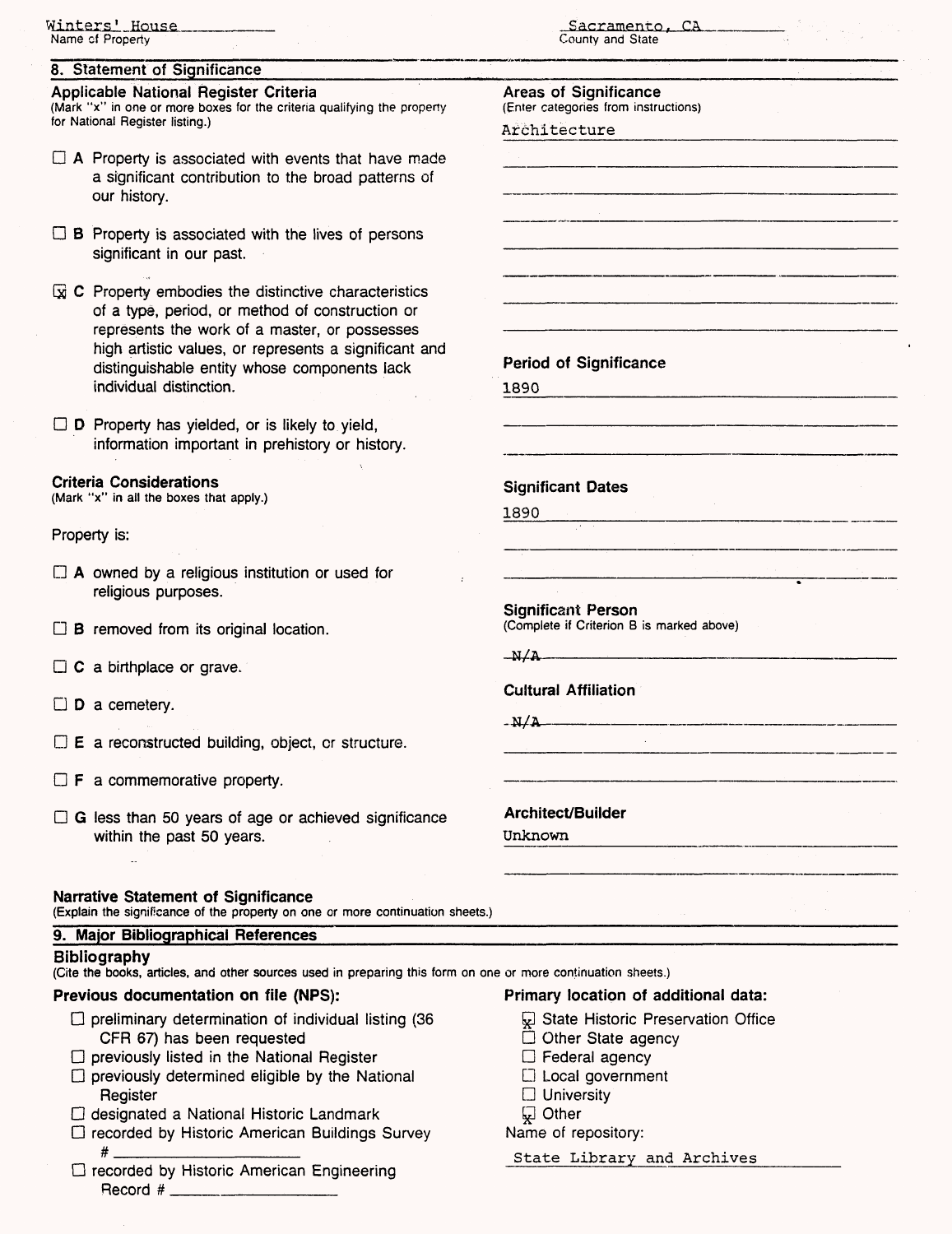| Winters' House<br>Name of Property                                                                                               | Sacramento, CA<br>County and State                                                                                                                                                                                                                                                                                                                                                                                   |
|----------------------------------------------------------------------------------------------------------------------------------|----------------------------------------------------------------------------------------------------------------------------------------------------------------------------------------------------------------------------------------------------------------------------------------------------------------------------------------------------------------------------------------------------------------------|
| 10. Geographical Data                                                                                                            |                                                                                                                                                                                                                                                                                                                                                                                                                      |
| Acreage of Property less than one acre.                                                                                          |                                                                                                                                                                                                                                                                                                                                                                                                                      |
| <b>UTM References</b><br>(Place additional UTM references on a continuation sheet.)                                              |                                                                                                                                                                                                                                                                                                                                                                                                                      |
| $7,0$  <br>7,9,0<br>42<br>1, 0<br>$6$   3, 3   0, 1, 0<br>Easting<br>Northing<br>Zone<br>2<br><b>Verbal Boundary Description</b> | 3<br>Zone<br>Easting<br>Northing<br>4<br>See continuation sheet                                                                                                                                                                                                                                                                                                                                                      |
| (Describe the boundaries of the property on a continuation sheet.)                                                               |                                                                                                                                                                                                                                                                                                                                                                                                                      |
| <b>Boundary Justification</b><br>(Explain why the boundaries were selected on a continuation sheet.)                             |                                                                                                                                                                                                                                                                                                                                                                                                                      |
| 11. Form Prepared By                                                                                                             |                                                                                                                                                                                                                                                                                                                                                                                                                      |
| name/title Vickie M. Cosentino                                                                                                   |                                                                                                                                                                                                                                                                                                                                                                                                                      |
| organization N/A                                                                                                                 | September 30, 1998<br>date.                                                                                                                                                                                                                                                                                                                                                                                          |
| street & number 2326 H. St. #B                                                                                                   | telephone 916-444-0506                                                                                                                                                                                                                                                                                                                                                                                               |
| city or town Sacramento                                                                                                          | $\frac{1}{\sqrt{1-\frac{1}{2}}\sqrt{1-\frac{1}{2}}\sqrt{1-\frac{1}{2}}\sqrt{1-\frac{1}{2}}\sqrt{1-\frac{1}{2}}\sqrt{1-\frac{1}{2}}\sqrt{1-\frac{1}{2}}\sqrt{1-\frac{1}{2}}\sqrt{1-\frac{1}{2}}\sqrt{1-\frac{1}{2}}\sqrt{1-\frac{1}{2}}\sqrt{1-\frac{1}{2}}\sqrt{1-\frac{1}{2}}\sqrt{1-\frac{1}{2}}\sqrt{1-\frac{1}{2}}\sqrt{1-\frac{1}{2}}\sqrt{1-\frac{1}{2}}\sqrt{1-\frac{1}{2}}\sqrt{1-\frac{1}{2}}\sqrt{1-\frac$ |
| <b>Additional Documentation</b>                                                                                                  |                                                                                                                                                                                                                                                                                                                                                                                                                      |
| Submit the following items with the completed form:                                                                              |                                                                                                                                                                                                                                                                                                                                                                                                                      |
| <b>Continuation Sheets</b>                                                                                                       |                                                                                                                                                                                                                                                                                                                                                                                                                      |
| <b>Maps</b>                                                                                                                      |                                                                                                                                                                                                                                                                                                                                                                                                                      |
| A USGS map (7.5 or 15 minute series) indicating the property's location.                                                         |                                                                                                                                                                                                                                                                                                                                                                                                                      |
| A Sketch map for historic districts and properties having large acreage or numerous resources.                                   |                                                                                                                                                                                                                                                                                                                                                                                                                      |
| Photographs                                                                                                                      |                                                                                                                                                                                                                                                                                                                                                                                                                      |
| Representative black and white photographs of the property.                                                                      |                                                                                                                                                                                                                                                                                                                                                                                                                      |
| <b>Additional items</b><br>(Check with the SHPO or FPO for any additional items)                                                 |                                                                                                                                                                                                                                                                                                                                                                                                                      |
| <b>Property Owner</b><br>(Complete this item at the request of SHPO or FPO.)                                                     |                                                                                                                                                                                                                                                                                                                                                                                                                      |
|                                                                                                                                  |                                                                                                                                                                                                                                                                                                                                                                                                                      |
|                                                                                                                                  |                                                                                                                                                                                                                                                                                                                                                                                                                      |
| street & number 2326 H Street #B ________________________telephone 916-444-0506 ____________________                             |                                                                                                                                                                                                                                                                                                                                                                                                                      |
|                                                                                                                                  |                                                                                                                                                                                                                                                                                                                                                                                                                      |
|                                                                                                                                  |                                                                                                                                                                                                                                                                                                                                                                                                                      |

Paperwork Reduction Act Statement: This information is being collected for applications to the National Register of Historic Places to nominate properties for listing or determine eligibility for listing, to list properties, and to amend existing listings. Response to this request is required to obtain a benefit in accordance with the National Historic Preservation Act, as amended (16 U.S.C. 470 et seq.).

Estimated Burden Statement: Public reporting burden for this form is estimated to average 18.1 hours per response including time for reviewing instructions, gathering and maintaining data, and completing and reviewing the form. Direct comments regarding this burden estimate or any aspect of this form to the Chief, Administrative Services Division, National Park Service, P.O. Box 37127, Washington, DC 20013-7127; and the Office of Management and Budget, Paperwork Reductions Projects (1024-0018), Washington, DC 20503.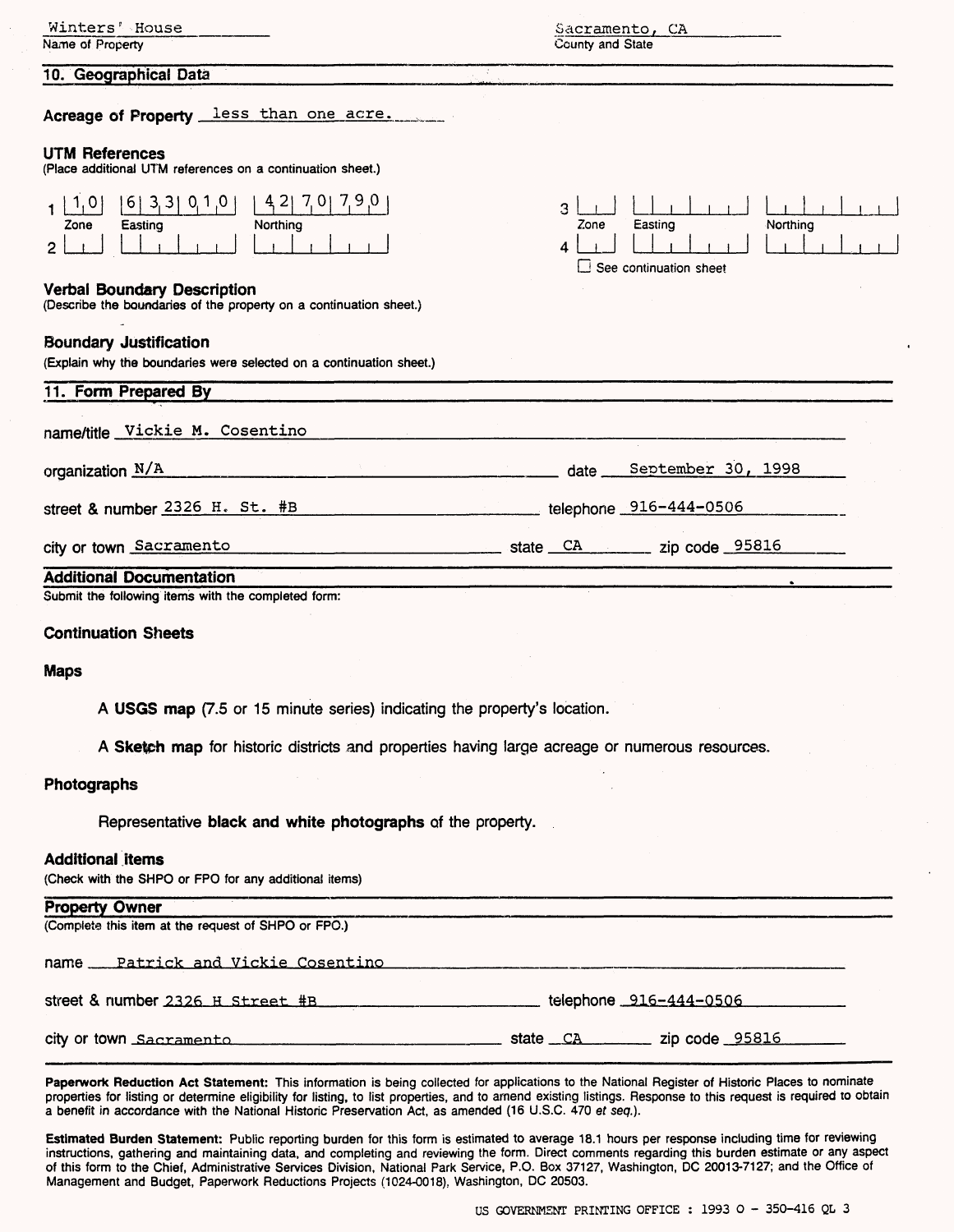NPS Form 10-900-a . . OMB Approval No. 1024-0018 **(8-86; ,**

**United States Department of the Interior** National Park Service

## **National Register of Historic Places Continuation Sheet**

Section number  $\frac{7}{2}$  Page

Winters' House Sacramento, CA

### **Summary Paragraph**

The Winters' House is located in mid-town Sacramento, the State Capital of California. Part of a fine block of  $19<sup>th</sup>$  century houses, the house is a fine example of a Queen Anne-Eastlake. The 3-story, approximately 4500 square feet house was constructed using balloon framing with heart redwood. Significant exterior features include a rich application of ornamental details including sunburst pediments, a frieze of scrollwork sunbursts, dentil work in the gables, a mansarded porch canopy, and a decorative balustrade with spindles and stick work. The house is in sound condition and alterations have not significantly detracted from the overall design, materials and workmanship,

### **Location**

Sacramento played a significant role in the development of the West as gold miners used the city as springboard to the Sierra Nevada Mountains. The area of mid-town was developed into a residential area in the 1890s with one of the first houses built by Herman Winters on H street between 23<sup>rd</sup> and 24<sup>th</sup> street according to the Sacramento Bee, June 20,1891. Previously several different parties including Sam Brannan in the 1850s had owned the lot.

### **Setting**

The property, 40 feet wide by 160 feet long, consists of the house as the sheds identified in earlier plat books were eliminated at some earlier date. The original shed was used for a milk cow and chickens and was apparently not a building of any significance. The side yards are narrow and each side has the second floor oriel windows protruding over yards. Yard vegetation was limited and not maintained. However, the Sycamore tree in the front is historical as it was planted as part of the yard sidewalk landscape.

Across the street are Italianate and Gambrel houses with particularly nice yards. While next door is an exceptional Queen Anne with fabulous stained glass windows, a corner tower, and elaborate friezes, dentils, and spindlework. Further down the block are several other Queen Anne, Italianate, and early 20" century houses.

### **Description of House**

The majestic Winters' House is a three-story, rectangular Queen-Anne-Eastlake house built in 1890 by capitalist, Herman Winters. Characteristic features are evident in the steep pitched hip and gable roof, asymmetrical front facade, two-story angled bay under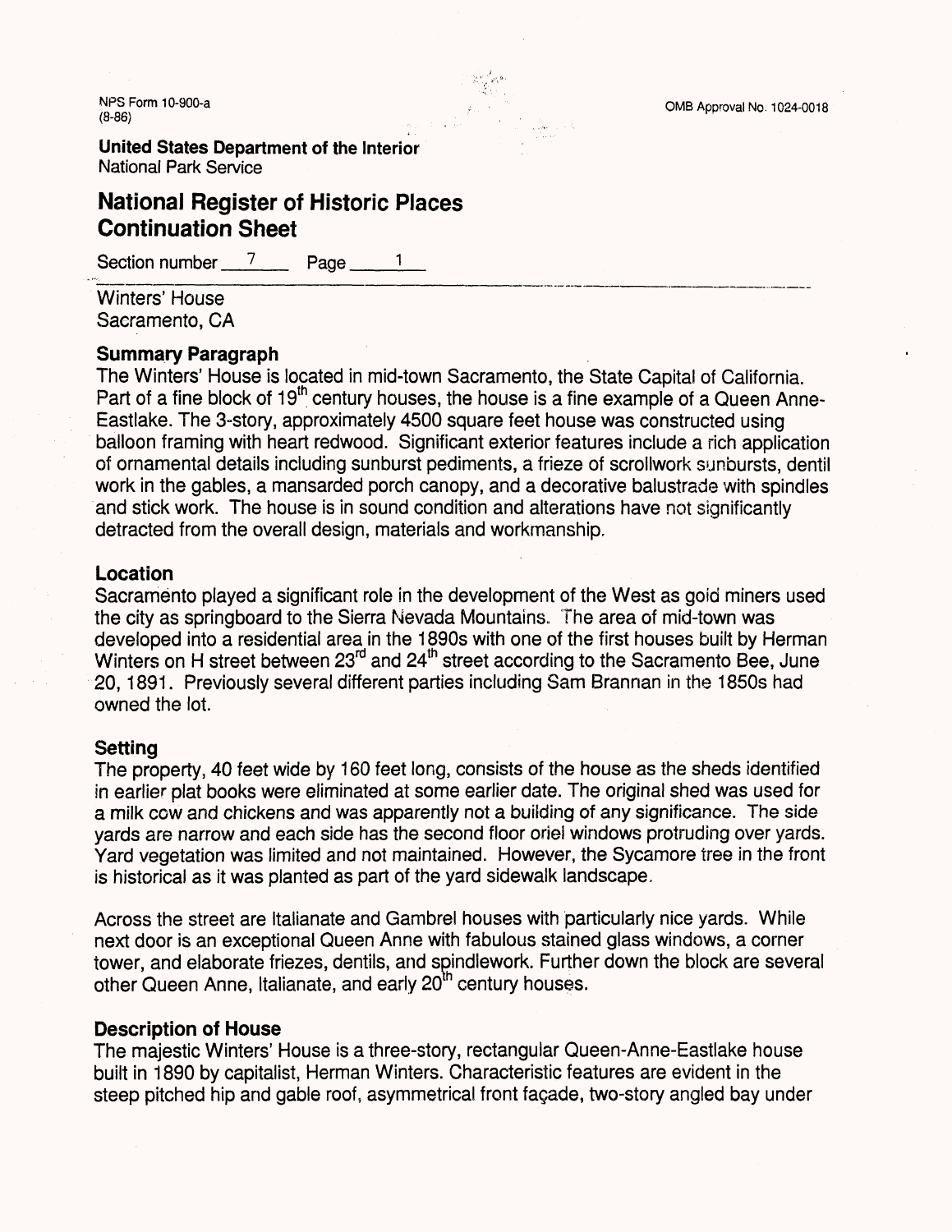**United States Department of the Interior** National Park Service

# **National Register of Historic Places Continuation Sheet**

Section number  $\frac{7}{2}$  Page  $\frac{2}{3}$ 

Winters' House Sacramento, CA

forward gable, mansarded front porch, and second story bay windows on both sides of the house. The roof is asphalt shingles and the walls consist of heart redwood covered by pattern siding. The foundation is a brick stemwall parged with cement. The decorative brick chimneys were incorporated in a coal burning fuel system. The interior reflects Queen Anne-Eastlake influences in the mantel spindles, the ornate tile work surrounding the two fireplaces, 12 foot second-story coved ceilings and other elaborate trim details.

 $\mathcal{H}_{\mathbf{G},\mathbf{M}}$  .

Overall the foundation is sound and even though the whole house was elevated in 1909 the house remains stable. The brick foundation was parged with cement at some point to reinforce the brick system. The post-and-pier system remains intact with virtually no termite damage. A 30-inch crawl space between the floor and ground provide needed access for any repairs and maintenance. Originally built as a single-family dwelling, the widow of Herman Winters, Effie Winters, had the house elevated about two feet in 1909 and had a flat built beneath the main floor. Another bathroom and kitchen was added in 1923 turning the lower flat into two apartments.

Wall cladding on the main house is a horizontal shiplap with vertical lapboard at all corners and other junctures. Ail the windows are framed with grooved vertical mouldings and other fancy trim work including sunbursts above the second story windows. Unfortunately many of the original windows were removed or destroyed with only representative examples remaining in the third story and a few in the second story. The upper windows were cut glass panels in jewel tones. Almost all of the 40 plus windows are single-pane, double-hung windows. The entire house also has an elaborate frieze board below the cornice. The frieze board includes scrollwork sunbursts and stars while scrolled brackets support the box gutter. The original box gutter had been severely damaged by differed maintenance with many of the brackets and much of the trim impaired. The box gutter was replaced in 1998 with the corroded sheet metal lining replaced with a copper lining. The box gutter now functions as it was intended. The frieze board, the dentil work, bulls-eye rosettes and pyramids beneath the gables were in process of restoration with any replacements made to existing trim specifications. The cornice itself has also been replaced.

The flat topped front porch with shallow mansard and arches is impressive. One of the most striking features is the beautifully carved front doors with frosted and cut glass upper panels. One of the frosted, cut glass windows is broken and will be replaced with a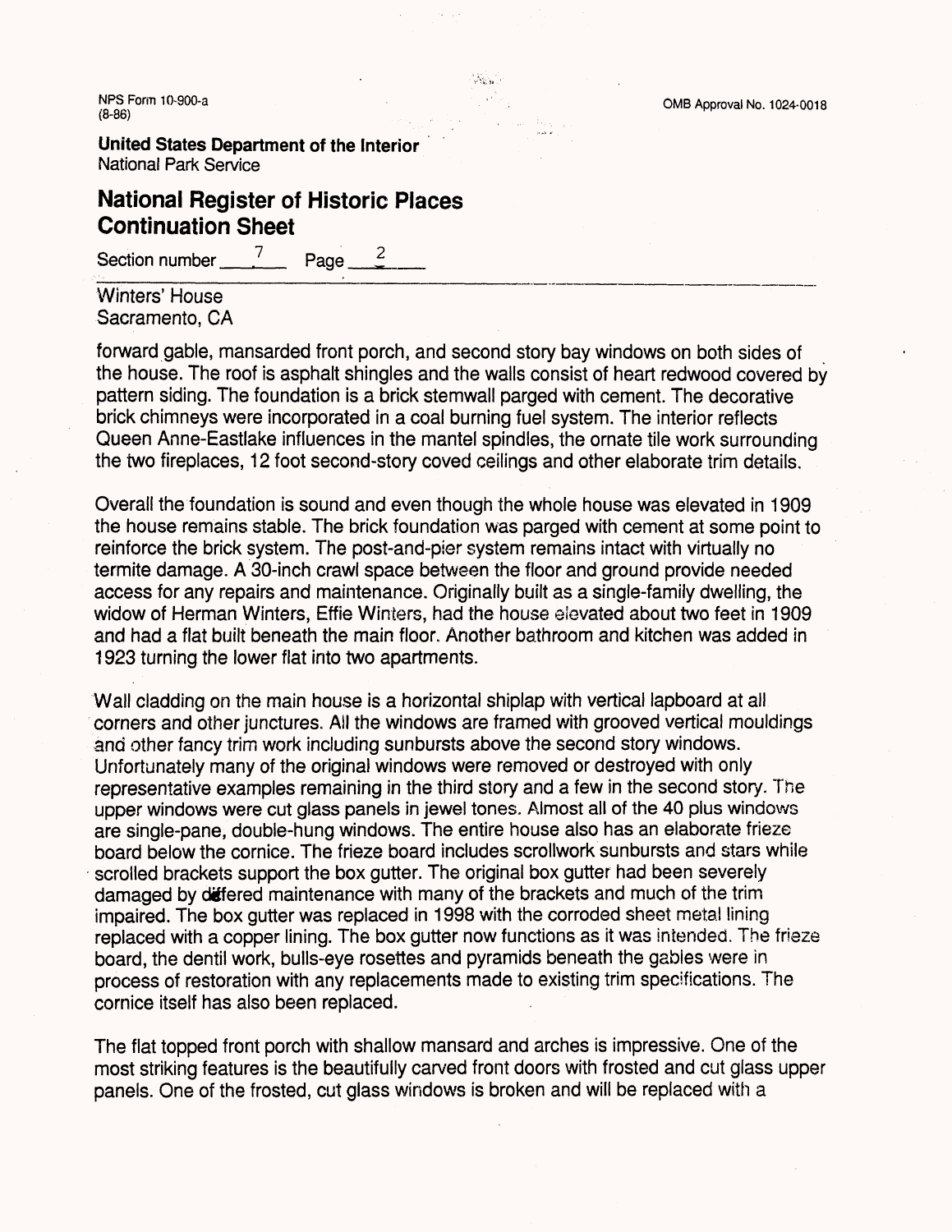**United States Department of the Interior** National Park Service

# **National Register of Historic Places Continuation Sheet**

Section number  $\frac{7}{2}$  Page 3

Winters' House Sacramento, CA

replica. Above the doors are cut window panels in jewel tones. Framing the porch are elaborate fans, flowers, and dentils, and fancy spindlework. The delicate spindlework and stickwork of the upper porch is also repeated in the lower porch balustrade. Under the existing porch canopy, the original patterned cedar shingles were found and will be copied to replicate a new canopy. Unfortunately the porch rests on post-and-pier foundation that was insufficient to support the porch. The foundation will be replaced and the porch will be restored to the same appearance with all missing spindles and other lost details appropriately replaced. The stairs and railing leading to the upper porch have been replaced at least once over the last one hundred years. Unfortunately no evidence can be located to show the exact appearance in 1890. The stairs and railings details were chosen to imitate the existing balcony spindlework.

The roof was originally of wood shake but with the existing fire code, three dimensional asphalt shingles were used as replacement. The roof was replaced in 1998. The two chimneys themselves are no longer functional as the brickwork was sufficient only for coal burning and would not meet today's fire code. The chimneys themselves were restored to their 1890 appearance with the addition of copper caps.

The back of the house was not as fortunate as the front of the house. The original porches were enclosed at some point and additional rooms were added on in the 1950s. The additions were not particularly well done nor in keeping with the architectural style of the house and will be removed. The porches will be replaced with balustrade and other details in keeping with the architectural style.

The interior of the house has been altered significantly by the addition and removal of walls to split the second story into two flats. One of the front parlors was converted into a bedroom and a kitchen replaced a back bedroom with all connecting doorways sealed off. Luckily the front entryway remained virtually intact although doorways were altered. The second story was rich with trim, stylized brass hardware, 12 foot coved ceilings, and plaster medallions. However, the original pocket doors were removed with advent of electric wiring. The house is incredibly sound with few cracks in the lathe and plaster walls. Originally the house was lit by gasoliers and had plumbing to the one bathroom and kitchen. Virtually all the wiring and plumbing has been replaced and venting added for central air and heat. However, neither the vents nor any of the other work is obtrusive.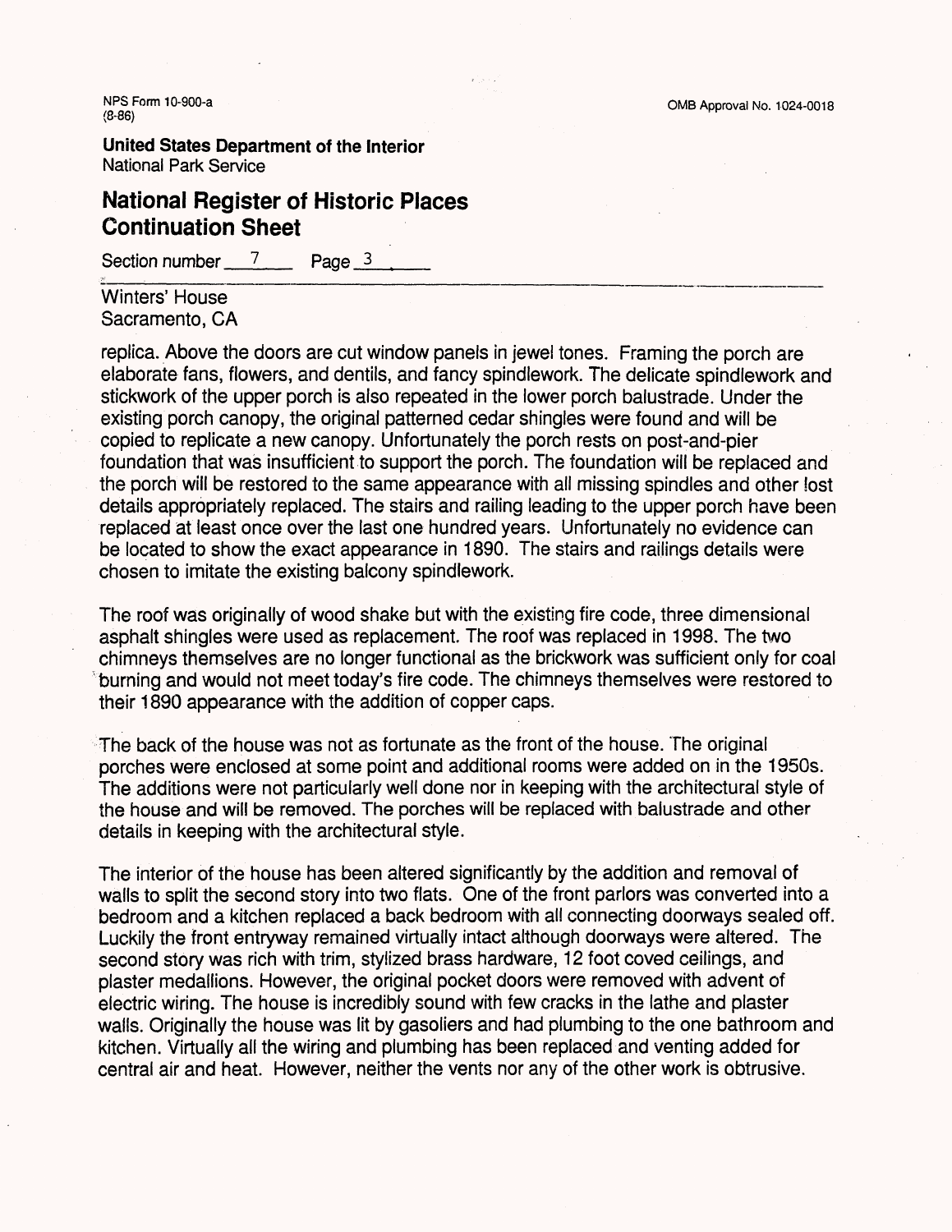**United States Department of the Interior** National Park Service

# **National Register of Historic Places Continuation Sheet**

Section number  $\frac{7}{4}$  Page

Winters' House Sacramento, CA

### **Alterations and Integrity**

The house is still incredibly sound with few cracks in the lathe and plaster walls, but by 1996 significant deterioration needed to be addressed immediately. The front porch was sagging and pulling away from the house. The chimneys designed for coal burning had six or more rows of bricks missing, with the remaining mortar seriously impaired. Several of the stained glass windows and pocket doors had vanished. The additional rooms added to the back of the house were pulling away from the house. The heart redwood was virtually unimpaired but the patterned siding - buiis-eye rosettes, pyramids, and dentil work - had fallen off or needed replacement. The box gutter and corresponding cornice needed full replacement. The plumbing and electrical systems needed substantial upgrading in most of the house with kitchen and bathroom renovations critical. Every window needed substantial glazing and in some cases replacement of the jambs and sashes. The brick stemwall foundation needed some remortaring. The asphalt roof over wood shingles had to be replaced.

 $\label{eq:3} \sum_{i=1}^{n} \sum_{j=1}^{n} \sum_{i=1}^{n} \sum_{j=1}^{n} \sum_{j=1}^{n} \sum_{j=1}^{n} \sum_{j=1}^{n} \sum_{j=1}^{n} \sum_{j=1}^{n} \sum_{j=1}^{n} \sum_{j=1}^{n} \sum_{j=1}^{n} \sum_{j=1}^{n} \sum_{j=1}^{n} \sum_{j=1}^{n} \sum_{j=1}^{n} \sum_{j=1}^{n} \sum_{j=1}^{n} \sum_{j=1}^{n} \sum_{j=1}^{n} \sum_{j=1}^{n} \sum_{$ 

Since work began in 1996, the interiors of all four flats were substantially completed with electrical and plumbing improved or replaced. The repaired chimneys are now as beautiful as they were originally. The East Side of the house has been refurbished with trim, cornice, gutter and windows repaired or replaced and painted with a four-color paint scheme. The front porch plan includes slight changes for safety and building code reasons and a railing scheme more in keeping with the original house was approved by the City of Siacramento's Design and Review board. (Previous drawings and photos do not clearly show the railing design and the modifications since 1890 have been substantial and numerous.) The design for replacement of the back of the house including removal of the 1950s additions, which were not in keeping with the Victorian style of the house, is substantially complete. The roof was replaced the summer of 1998 and the remainder of the improvements should be completed by spring of 1999.

Despite the neglect encountered over the years by the many owners, the Winters' house retained its architectural integrity as displayed in the materials, design, workmanship and setting. The house is slowly being restored to its former glory and is a notable representative of Queen Anne-Eastlake. Identifying characteristics remain intact, specifically its form and avoidance of flat surfaces and symmetry.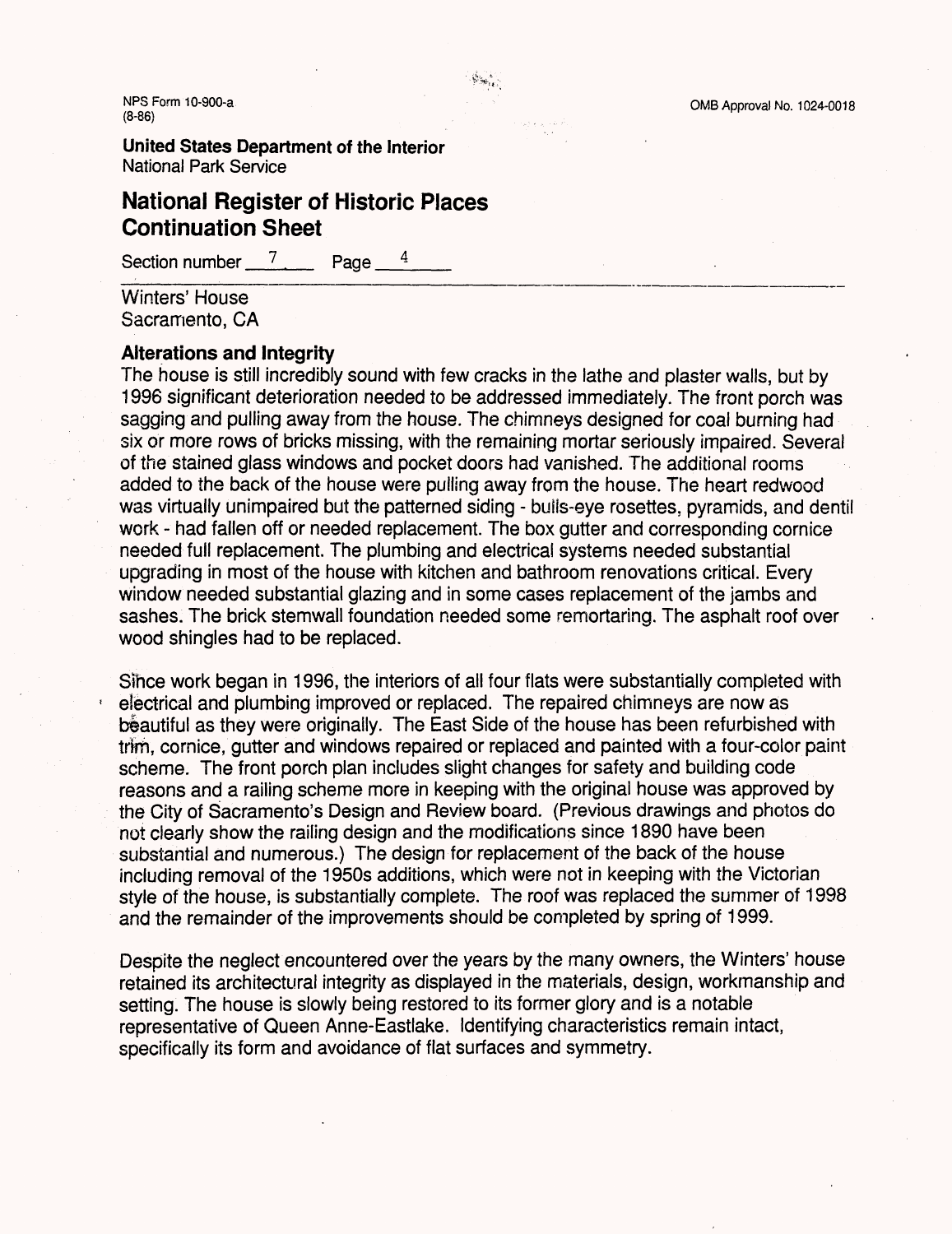**United States Department of the Interior** National Park Service

# **National Register of Historic Places Continuation Sheet** er of Histori<br>neet<br><u>8 Page <sup>5</sup></u>

Section number  $\frac{8}{2}$  Page

Winters' House Sacramento, CA

### **Statement of Significance**

### **Summary Paragraph**

The Winters' House, built in 1890, is historically significant under National Register criterion C as an excellent example of Queen Anne ~ Eastlake architecture. It was built as the showplace of Herman Winters, a well off merchant, native of Germany who required high quality workmanship. Retaining integrity of design, materials, workmanship and setting, the house embodies distinctive characteristics that typify this Victorian style. As previously discussed, the avoidance of flat spaces, asymmetrical appearance, irregular shaped and steeply pitched roof, ornate details, spindle and stick work and mansard porch canopy are characteristic of the Queen Anne — Eastlake elements.

History and Significance of Property:

The Winters' House is significant for the its size, as weil as Queen Anne-Eastlake style. One of the largest houses of this type still existing in Sacramento, the house retains the integrity of design, materials, and workmanship, with past alterations easily removed and not intrusive to the overall appearance.

A 1970s study of Victorian Houses by Charles Hall Page and Associates determined the house was architecturally significant and eligible for the National Register. Significant architectural features noted include the hip and gable roof, two story angled bay under forward gable, flat topped front porch with shallow mansard and arches, stained glass, etched glass in front doors, and landscaping. The architectural analysis also described the rich application of ornamental details including sunburst pediments, a frieze of scrollwork sunbursts, dentil work in the gable, a mansarded porch canopy, and a decorative balustrade with spindles and stickwork. The survey stated the house was part of a fine block of 19<sup>th</sup> century house in a predominately later neighborhood.

In 1973, the house was included with other historic homes in the Vanishing Victorians. Some of the details noted in that book include the beautifully carved wooden doors. "In the evening the hall lights shine through an intricate pattern of frosted and cut glass window panels. Two ornate colored glass windows are like jewels in the crown of this stately structure. The delicate spindlework of the upper porch is repeated in the lower porch. Wooden fans and stars form a frieze below the cornice and dentils under the eaves run the length of the gables."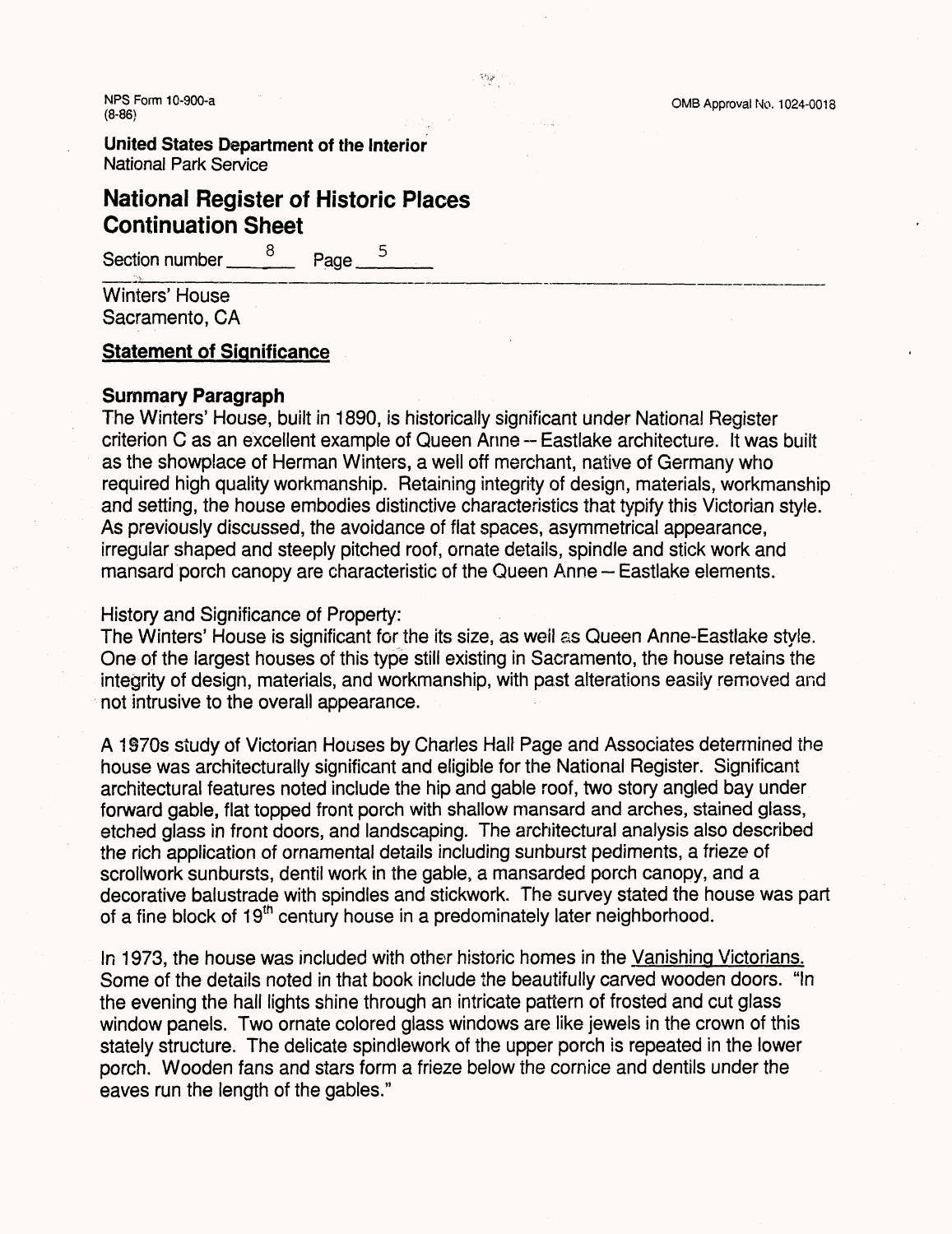NPS Form 10-900-a **OMB Approval No. 1024-0018** (8-86)

**United States Department of the Interior** National Park Service

# **National Register of Historic Places Continuation Sheet**

Section number 8 Page 6

Winters' House Sacramento, CA

The discussion of styles in Virginia and Lee McAlester's book, A Field Guide to American Houses, lists identifying features, shape subtypes, decorative subtypes, and variants and details. The Winters House is essentially Queen Anne-Eastlake with the steeply pitched roof of irregular shape, angled bay windows, asymmetrical fagade, mansard front porch canopy, spindle and stick work, stained glass windows, ornate scrollwork and other ornamental details. Eastlake influence is specifically found in the firepiace tile design and details and in the spindle and stick work in the balustrades and the mantel.

The property epitomizes 19th century development of Sacramento. Sam Brannan, influential in the development of the area, had owned the land in 1850. Two other owners held the land with no improvements prior to Herman Winter's purchase in 1886. The tax value of the land increased from \$450 to \$1400 in 1890 when this house was completed. Herman Winters built the house on the outskirts of Sacramento in the Gypsy camping grounds on the eastern end of town. According to the Sacramento Bee article dated June 20,1891, people believed that in a few short years, the area would be covered in homes. The article describes the Winters' home as "a typical Sacramento cottage", yet the detail and trim work were extensive.

The original owner/builder, Hermann Winters (1834-1904), traveled to Sacramento from Germany via New York to make his fortune in the gold rush. According to the 1858 City Directory, Herman and his partner, John Batcher, had established a grocery store on 2nd and M streets not far from the river or the capital. They prospered and by 1869 split the partnership with each owning a grocery store thereafter. His first wife, Catherine, was first referenced in 1860. Their surviving children, Anna and John, were born in 1861 and 1864, respectively. In 1866, a third child did not survive infancy. Catherine died in 1886. Herman did not wait very long before taking a second wife, Effie Parke (1863-1911). His second wife was his children's age. Evidently they had a rather tumultuous relationship.

On October 24,1889 Herman filed a petition to deny his wife's debt to local merchants. Evidently, Effie had moved back in with her mother after a marital spat. She then proceeded to go on a spending spree of almost \$1000. Herman claimed that she "was not at the time of the purchase of the goods, or any time prior thereto during their marriage in need of wearing apparel; that she had at the time she abandoned him as aforesaid a large quantity, and a great variety of wearing apparel of an excellent quality and of costly material. She had at that time no less than 12 dress - All of which she took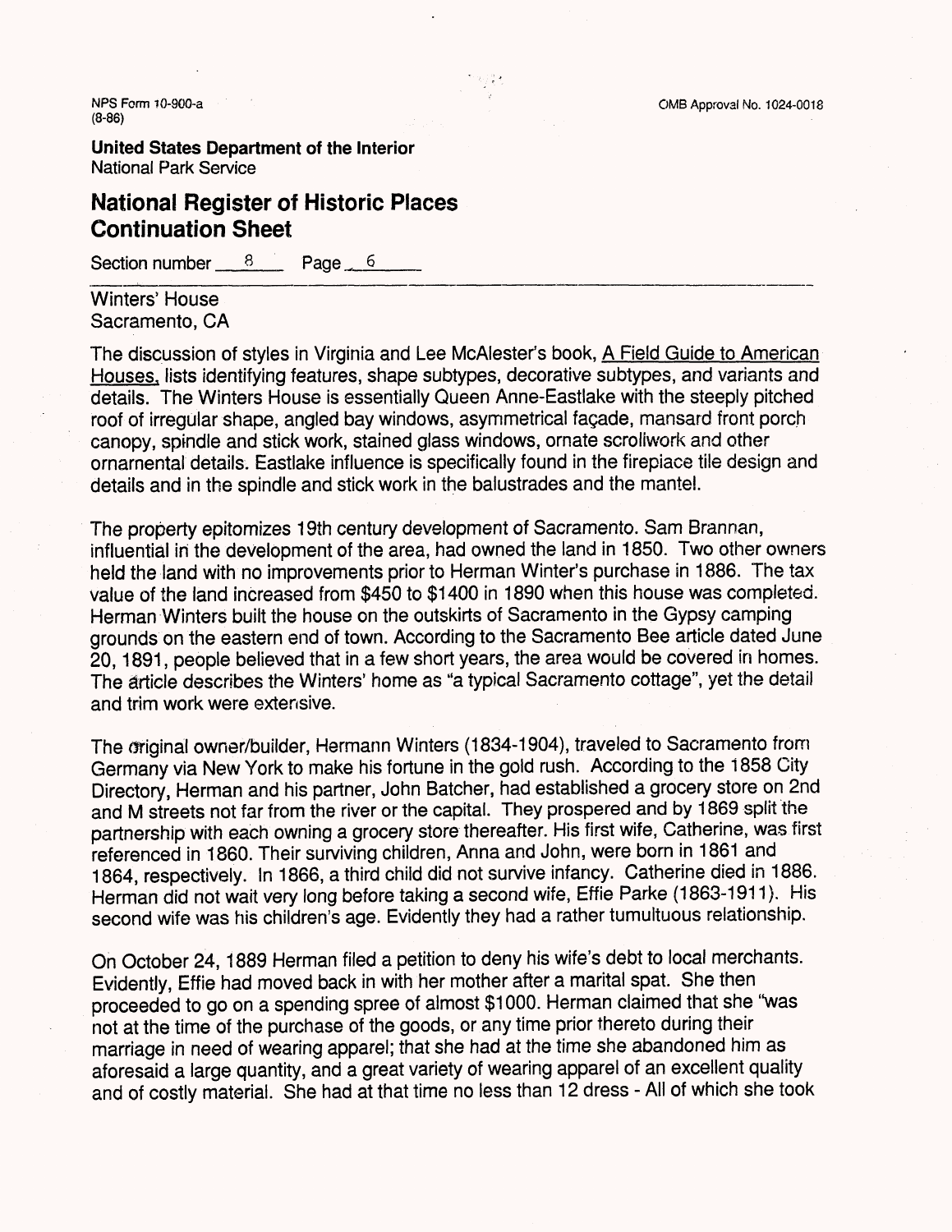**United States Department of the Interior** National Park Service

# **National Register of Historic Places Continuation Sheet**

Section number  $\frac{8}{2}$  Page  $\frac{7}{4}$ 

Winters' House Sacramento, CA

away with her. She also took seven trunks besides the trunk of her maid in some of which she packed property of the defendant...he has reason to believe and does believe that said trunks were all filled and heavily loaded: the Expressman who conveyed them away was obliged to get another man to assist him in placing them in his wagon-". There were no records of how the court case ended but obviously they reconciled as Effie lived with him until his death in 1904.

By his death on March 15,1904, his entire estate exceeded \$38,000. He owned several stocks and considerable properties. He evidently wasn't very free with his money, because soon after his death, the three beneficiaries, Effie, Anna, and John proceeded to spend money upgrading their establishments and material possessions. Effie received this house valued at \$3500 (given the value of cloth and furniture, the house value seemed disproportionately low) and other assets of \$7854 plus personal property. Anna received the store and other properties totaling \$5100 and other assets of \$7328. John received \$10,028. His wife (who was later declared incompetent by the court) and his daughter inherited their share without any stipulations, yet his son's inheritance was pfeced in trust under Herman's nephew, Arend Schaden. The records indicate John was aft invalid unable to support himself, but John had a wife of many years and two children, which indicates there may be more to the story. Arend Schaden administered the trust until John Herman Winter's death May 29,1908.

Herman Winters had been involved in the community. He was a founding member of the Knights of Pythias in 1869. He also was on the board of trustees for the German Lutheran Church at the time when it was legally incorporated in 1868. In addition, he joined the Order of Red Men and was the Treasurer for the organization in 1880. The German Lutheran Church of Sacramento also benefited by Herman Winter's will. The court denied the bequest for \$500 to the church, but the heirs upheld Herman's will and split the expense between them.

Herman's cemetery monument was quite elaborate ensuring his family's place in history with the purchase of a family plot, through his involvement in the Order of Red Men, in the Sacramento City Cemetery. His elaborate funeral cost more than \$300. His first wife Catherine was interred there, as were his daughter, Anna and grandson, Samuel. Its interesting to note that the second wife Effie and son John were not interred there as well, for they were ail left the plot as tenants in common.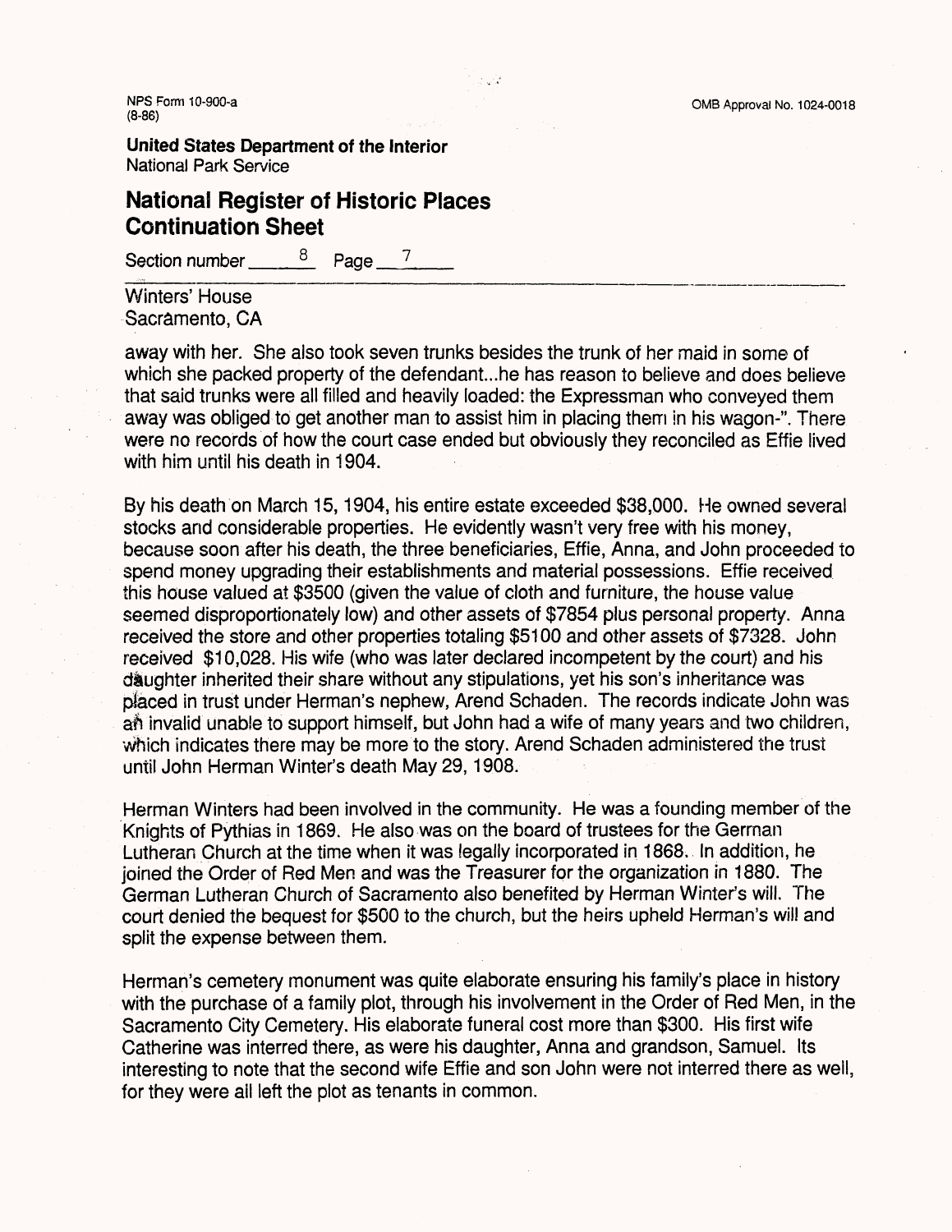NPS Form 10-900-a (a) in the set of the set of the set of the Second CMB Approval No. 1024-0018 **/Q QC\** ^O""OO/

**United States Department of the Interior** National Park Service

# **National Register of Historic Places Continuation Sheet**

Section number  $\frac{8}{2}$  Page  $\frac{8}{2}$ 

Winters' House Sacramento, CA

The widow, Effie was quite eccentric and perhaps insane. At age 40 she was in possession of a substantial inheritance including this house. She obviously cared about the place given her expenditures on maintenance. It was also her idea to elevate the house two feet and establish a flat below her house. However, by May of 1911 her brother Frank Parke petitioned the court to declare her incompetent. In June, the courts ruled in Effie's favor by looking at her success in managing her inheritance.

That setback obviously did not deter Frank from contesting her will when she died a month later on July 1, 1911 at the age of 48. L.S. Jones, Effie's Methodist minister and a primary beneficiary of her new will, demurred as he said she was of sound mind. The testimonies given in response to the controversy were quite illuminating.

The court ruled Effie was of sound mind prior to an accident in late 1901, when she was thrown from a buggy, in which she was riding and struck her head upon a street car rail track. The accident rendered her unconscious for a few days. After she had been found wandering far from her home in a state of both physical and mental collapse, the physicians at Detention Hospital pronounced her insane based on her visions. Then for a brief time she was institutionalized in an asylum in Stockton. An inmate suggested that she wouldn't get out if she kept writing letters to Christ and signing her name as the bride of Christ, thus she stopped doing so. This indicated Effie appreciated somewhat her impaired mental condition and situation. Other manifestations included intense Bible study, spiritually communicating with visions and through domestic animals, speaking telepathically with people (although they never heard her), and beliefs that she made the stars move and was the bride of Jesus Christ. At the same time her fondness for society and liking for friends abated as many of her friends were "nymphs of the devil". In fact she avoided meeting people, as they were "impure".

Given these hallucinations, it was easy for the court to rule in her brother's favor citing general paralysis and obvious eccentricities. However, the minister and supporting testimony clearly supported the fact that even if she was peculiar it couldn't be from general paresis (stroke) as the only supporting evidence was autopsy of the brain. Furthermore, she was clear in her speech, scrupulously neat in her dress, and exercising frugality in the use of her funds even in the last days of her life. Yet, prior to her death she changed her will as she was upset that her brother tried to have her declared incompetent a month earlier. One of the most striking and interesting features of the case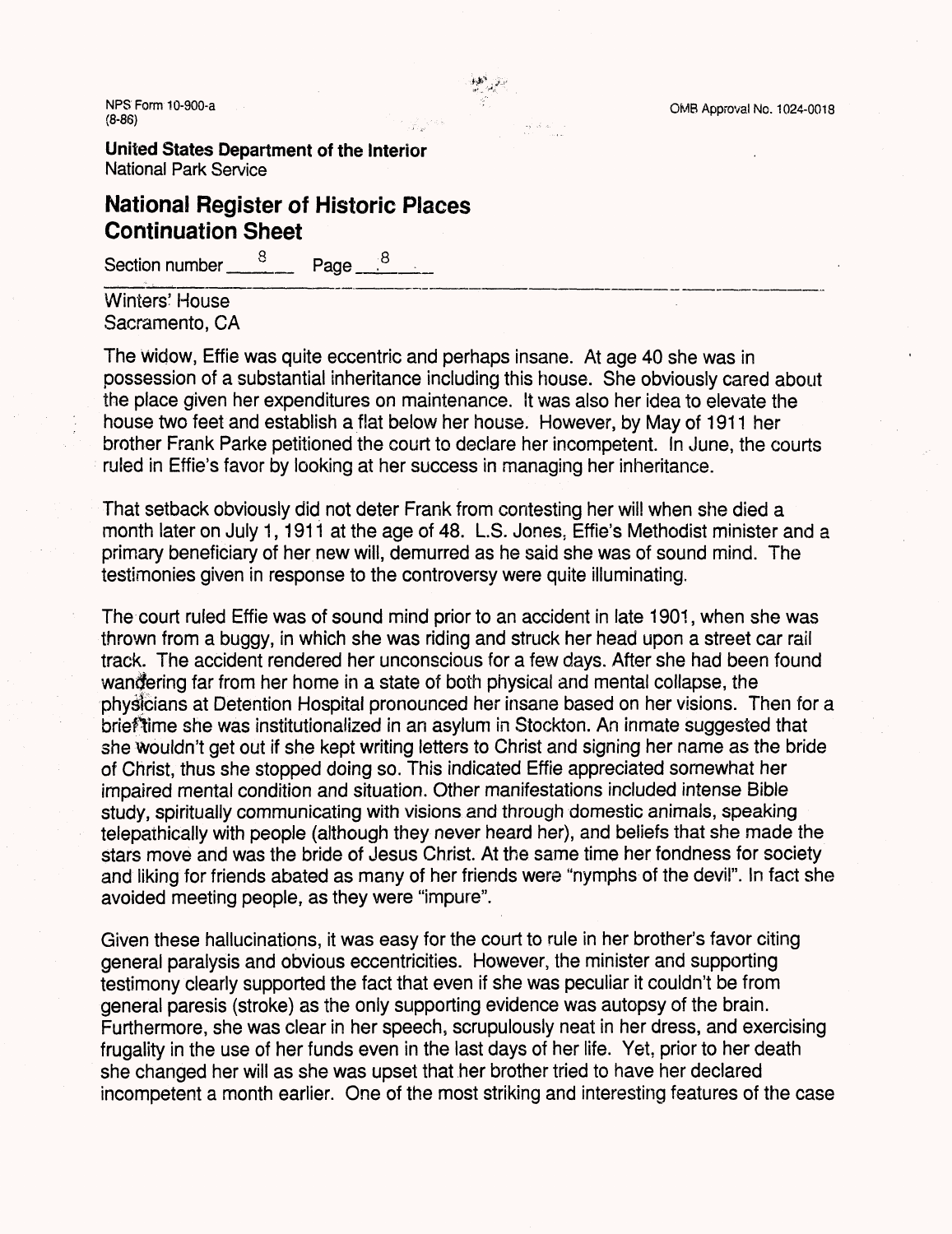nPS Form 10-900-a **OMB** Approval No. 1024-0018<br>
(8-86) (8-86) , . -,

**United States Department of the interior** National Park Service

# **National Register of Historic Places Continuation Sheet**

Section number  $\frac{88.10}{2}$  Page  $\frac{9}{2}$ 

Winters' House Sacramento, CA

was testimony from medical experts. As the judge stated "seldom presented in Will contests, at least no case had previously been called to the attention of the court when the condition of the brain has been presented as evidence of the mental capacity of the decedent prior to dissolution... Five experts, among them some having to do with the care and custody of the insane, notably Dr. Hatch, were summoned to testify... All five of the physicians, who testified concerning the brain of Mrs. Winters came to the conclusion that it was a diseased brain, and all of the expert witnesses who were allowed to testify on the question also came to conclusion that Mrs. Winters was of unsound mind.... The brain was unusually light, even for the brain of a woman...".

Reviewing the records for both sides it did not appear the brother or the minister were deserving of the inheritance. Frank did not keep the property very long and the house changed hands many times. Subsequent owners also did not care for the house as well as they should have, probably because of the decline of inner Sacramento City.

### **Verbal Boundary Description**

Parcel number 007-0025-006 in the city of Sacramento. Otherwise known as the West one-half of lot 4, in the block bounded by "H" and "I" and 23rd and 24th streets, of the city of Sacramento.

### **Verbal Boundary Justification**

This is the parcel historically associated with the property. The nominated property includes just the house and yard shown as Parcel number 007-0025-006 in the city of Sacramento. Otherwise known as the West one-half of lot 4, in the block bounded by "H" and "I" and 23<sup>rd</sup> and 24<sup>th</sup> streets, of the city of Sacramento according to the official map or plan thereof.

### **Photographs/Slides**

1 -4 were taken by Vickie and Patrick Cosentino on March 23,1997.

- $1 -$  Front/North side of the house
- 2 East side of the house
- 3 South side of the house
- $4 -$  West side of the house